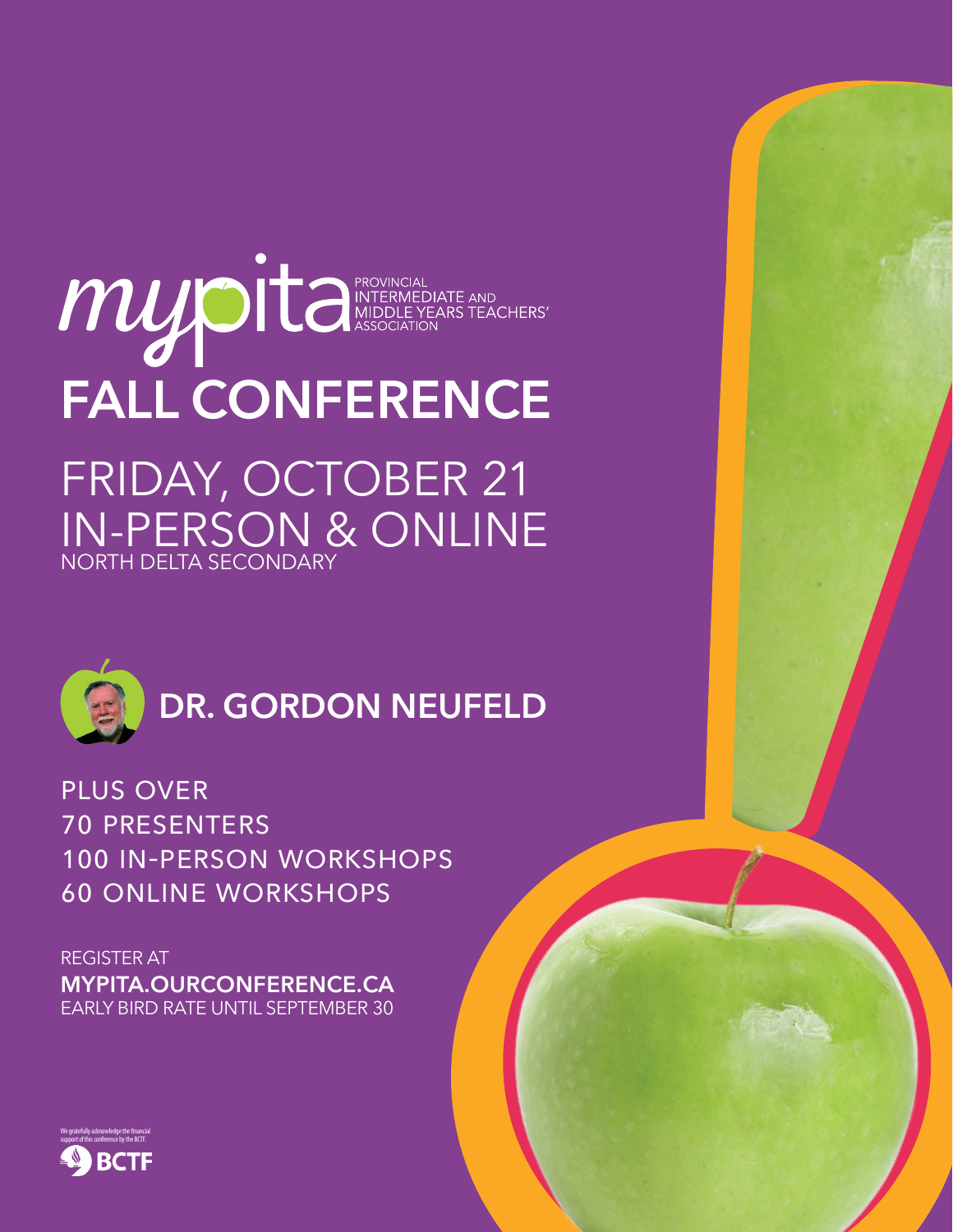## Formats: **IN** In-person **ON** Online **IN>ON** In-person workshop streamed online **ON>IN** Online workshop streamed to in-person

The 2022 myPITA Fall Conference features over 100 in-person workshops presented at North Delta Secondary and over 60 online workshops. Additionally, a selection of workshops will be presented in-person and streamed online and others will be delivered online and streamed to the in-person audience. Regardless of the format, all participants will be able to ask questions and participate in activities.

All registrants\*\* will receive:

- A myPITA membership that includes digital and mailed newsletters multiple times a year and password access to our continuallyexpanding online teaching resources.
- Four month access to the recordings of Dr. Neufeld's three presentations from this year's conference.
- Access to the online exhibitors, prize draws, and goody bag.

The early bird rate is available until September 30, and the regular rate begins October 1. Payment in advance by credit card only. Visit [mypita.ourconference.ca](https://mypita.ourconference.ca/index.php) to register.

### ONLINE ATTENDEES

Online registration closes noon October 21. BCTF members\* \$75/\$100 Non-BCTF members\* \$120/\$145 EAs/SEAs\*\* \$35/\$55

- Over 60 online workshops
- The first 1000 online registrants registered by the early bird deadline will be mailed an envelope of goodies.

IN-PERSON ATTENDEES In-person registration closes noon October 16. BCTF members\* \$160/\$195 Non-BCTF members\* \$210/\$245 EAs/SEAs\*\* \$80/\$115

- Over 100 in-person and hybrid workshops
- A welcome bag of teacher goodies
- Morning coffee, tea, fruit, and pastries
- Catered lunch of gourmet sandwiches
- Afternoon snacks

\*Including TTOCs \*\*EAs/SEAs do not receive a myPITA membership.

Teacher-candidates and anyone who is prevented from attending the conference for financial reasons should contact treasurer@pita.ca to inquire about volunteering in exchange for conference fees.

## SUBJECTS WORKSHOP TITLE PRESENTER(S) FORMAT **Socio-Emotional Dr. Gordon Neufeld - Hidden keys to student engagement Gordon Neufeld IN>ON** ADST **Igniting innovation: Where to start?** And Igniting innovation: Where to start? Also in the start is a start in the start in the start in the start is a start in the start in the start is a start in the start in the s ADST ADST and design thinking and the Camy Ng & Nicole Cruz ON>IN Anti-Racism/Oppression Accountability, allyship, and anti-racist action Danielle Ramen & Kim Ward ON>IN Art **Art Example 2** Pastel drawings you can teach your class **Beverley Ellis** Beverley Ellis **IN** Art Stop-motion animation Art Stop-motion animation Communication Communication CON Assessment Assessment issues in the classroom BCTF ON Assessment Building scaffolded instruction and assessment Jennifer Moroz ON Assessment Capturing learning: Helping students show growth Melissa Salter Melissa Salter IN Critical Thinking Critical literacy: Empowering your students Kathy Gyori Critical Thinking Critical IN Critical Thinking Digital and scientific literacy Science World IN Cross Curricular **Inquiry: How can my community be more accessible?** Joanne Calder **IN>ON** ELL Fun and engaging language acquisition activities Jayashree Ramaswami IN English Language Arts Rising writers: A creative writing starter kit Miranda Krogstad IN>ON English Language Arts Using virtual reality in Language Arts Canada Learning Code CON>IN French Ma famille: A Core French unit to start on Monday! Liliana Pesce Context of Monday! Inclusive Ed/Learning Sup MyEd: CB-IEP working session **Deanna Sue & Alan Chan** ON>IN Indigenous Perspectives Infusing Aboriginal content The Communication of BCTF International IN Indigenous Perspectives Wild, native, and medicinal plant teachers **Lori Snyder** CON>IN Inquiry **Inquiry-based learning: Mindset, tools, and structures** Jeff Hopkins **DININ** Math **Digital escape rooms and Math Cobblestone Collective** IN>ON Math Math games! Sandra McAulay IN Math Place value: Why do we need to teach this? Katie McCormack IN<br>Outdoor & Place-Based Mentoring nature connections Lauren MacLean DN>IN ON>IN Nentoring nature connections Lauren MacLean DN>IN Lauren MacLean ON>IN Outdoor & Place Based Place-based learning along the Lower Fraser Fraser Fraser River Discovery Centre IN PHE **PE is fun! Minor games for all ages and spaces** Trevor Rosencrans **IN** PHE Simple dances for Phys Ed: 80s and 90s edition! Brooke Yantzi Show Brooke Yantzi IN Science Crafting quality questions for science competencies Kent Lui IN Science Force and motion: Newton's Laws Jennifer Kirkey Jennifer Kirkey Force and motion: Newton's Laws<br>Socio-Emotional If you can't fail, you can't succeed: How to practise risk Julianne Harvey IN If you can't fail, you can't succeed: How to practise risk Julianne Harvey IN IN Technology **Soogle Workspace for education** Cobblestone Collective IN>ON

## **SESSION A 8:45-10:00**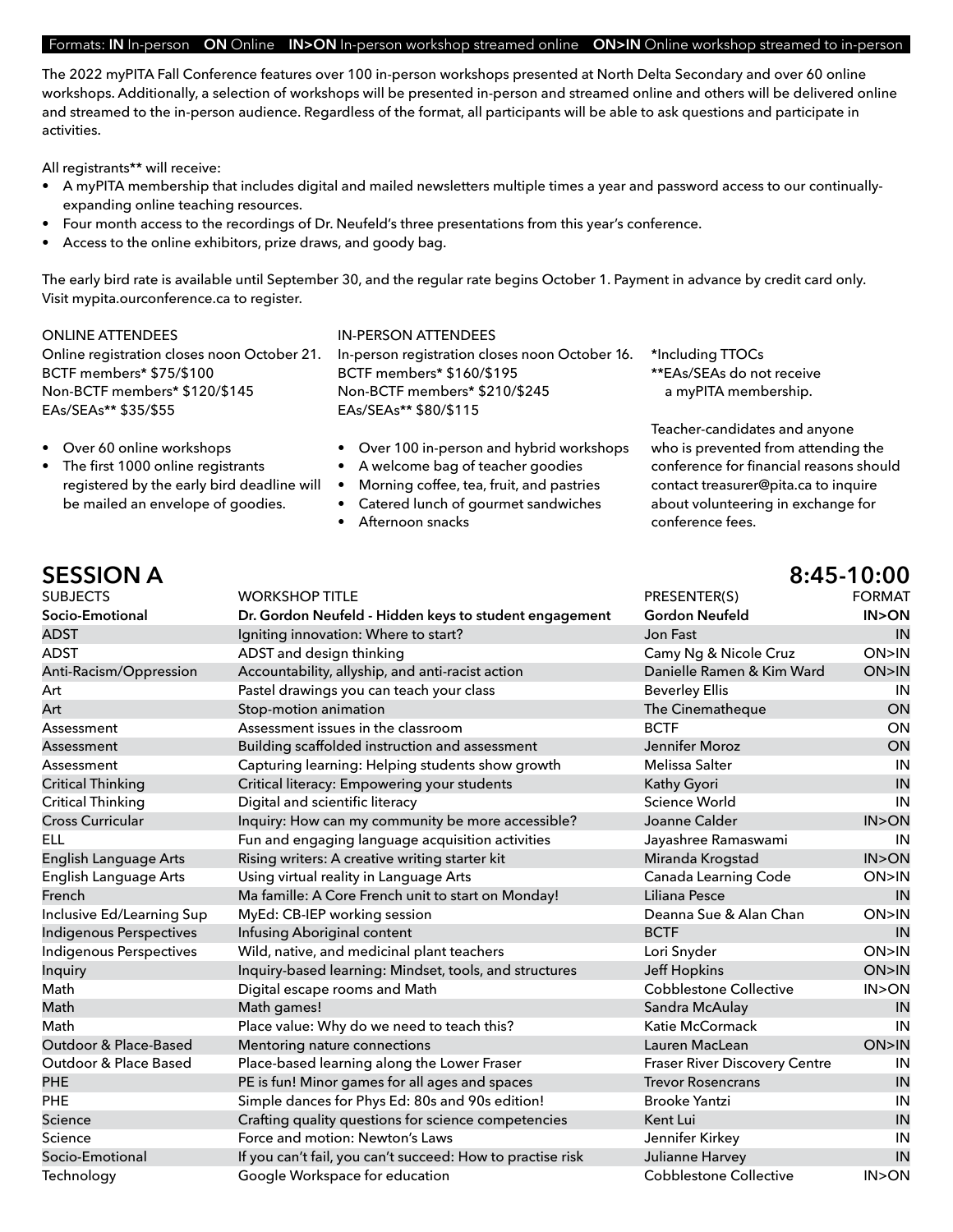| Formats: IN In-person ON Online IN>ON In-person workshop streamed online ON>IN Online workshop streamed to in-person |  |  |  |  |  |  |  |  |
|----------------------------------------------------------------------------------------------------------------------|--|--|--|--|--|--|--|--|
|----------------------------------------------------------------------------------------------------------------------|--|--|--|--|--|--|--|--|

| <b>SESSION B</b>               |                                                         | 10:15-11:30                    |                 |
|--------------------------------|---------------------------------------------------------|--------------------------------|-----------------|
| <b>SUBJECTS</b>                | <b>WORKSHOP TITI F</b>                                  | PRESENTER(S)                   | <b>FORMAT</b>   |
| Socio-Emotional                | Dr. Gordon Neufeld - Reaching troubled kids             | <b>Gordon Neufeld</b>          | <b>IN&gt;ON</b> |
| <b>ADST</b>                    | Creativity and community: Designing hands-on challenges | Melissa Salter                 | IN              |
| <b>ADST</b>                    | Coding and sustainability                               | <b>UBC Geering Up</b>          | IN              |
| <b>ADST</b>                    | Engaging students with Google Tools                     | <b>Cobblestone Collective</b>  | IN > ON         |
| ADST                           | Micro: bits Heads-up                                    | Canada Learning Code           | ON>IN           |
| <b>ADST</b>                    | Solving (Math) problems with computational thinking     | Science World                  | IN              |
| Anti-racism/Oppression         | Anti-racist practice in the classroom and school        | Geetu Parmar                   | ON>IN           |
| Art                            | Fun watercolour skills                                  | <b>Beverley Ellis</b>          | IN              |
| Art                            | Nature sketching with your class                        | The Bateman Foundation         | ON              |
| Art                            | Stop-motion animation                                   | The Cinematheque               | IN              |
| Assessment                     | Building scaffolded instruction and assessment          | Jennifer Moroz                 | IN              |
| <b>Critical Thinking</b>       | CTRL F: Find the facts - digital literacy skills        | <b>CIVIX</b>                   | ON>IN           |
| <b>Critical Thinking</b>       | Fake news                                               | The Cinematheque               | IN              |
| <b>Critical Thinking</b>       | idk: Helping students make decisions                    | Joanne Calder                  | IN > ON         |
| English Language Arts          | A shakesperience: Rethinking Shakespeare                | Bard on the Beach              | IN              |
| <b>English Language Arts</b>   | Everything but writing                                  | Miranda Krogstad               | IN > ON         |
| French                         | Teaching French through games                           | Alison Cuthill/Spencer Trerice | ON>IN           |
| Indigenous Perspectives        | Exploring Northwest Coast aboriginal culture            | Vickie Jensen                  | IN              |
| <b>Indigenous Perspectives</b> | Infusing core competencies and FPPL                     | Liliana Pesce                  | IN              |
| Math                           | Developing number sense                                 | Katie McCormack                | IN              |
| Math                           | Math games!                                             | Sandra McAulay                 | IN              |
| Outdoor & Place-Based          | Take your classroom outside: Intro to teaching outdoors | DASH BC                        | ON>IN           |
| <b>PHE</b>                     | Food literacy in the classroom                          | Farm to School BC              | IN              |
| PHE                            | PE is fun! Minor games for all ages and spaces          | <b>Trevor Rosencrans</b>       | IN              |
| <b>PHE</b>                     | Simple dances for Phys Ed: 80s and 90s edition!         | <b>Brooke Yantzi</b>           | ON              |
| Science                        | Force and motion: Newton's Laws                         | Jennifer Kirkey                | IN              |
| Science                        | The 50 best Science demos to do before you die          | Peter Hopkinson                | IN              |
| <b>Social Studies</b>          | Rethinking Social Studies: Skill based learning         | <b>Scott Hodges</b>            | IN > ON         |
| <b>Teacher Wellness</b>        | How to say no                                           | Julianne Harvey                | IN              |
| Technology                     | Microsoft Teams and M365                                | <b>Cobblestone Collective</b>  | IN > ON         |

| Art                   |
|-----------------------|
| Assessment            |
| Outdoor & Place-Based |
| Science               |

## **SESSION A-B ALL MORNING 8:45-11:30** Smartphone filmmaking

| .                     |                                                       |                                   | .  |
|-----------------------|-------------------------------------------------------|-----------------------------------|----|
| Assessment            | Feedback, self-assessment, and project-based learning | Kevin Sigaty                      | ΙN |
| Outdoor & Place-Based | Get outdoors with your class                          | <b>Habitat Conservation Trust</b> | IN |
| Science               | Dog Salmon and the Thunderbird at the Synchrotron     | Canadian Light Source Inc.        | IN |

| The Cinematheque                  | IN |
|-----------------------------------|----|
| Kevin Sigaty                      | IN |
| <b>Habitat Conservation Trust</b> | IN |
| Canadian Light Source Inc.        | IN |

## **LUNCH VISIT THE EXHIBITORS 11:30-12:30**

## **Auxiliangleright AGM EVERYONE WELCOME, LOTS OF PRIZES!** 2:00-3:15

| <b>SESSION C-D</b>      | <b>ALL AFTERNOON</b>                                                 |                           | $12:30-3:15$ |
|-------------------------|----------------------------------------------------------------------|---------------------------|--------------|
| Art                     | Nature sketching with your class                                     | The Bateman Foundation I  | IN           |
| Indigenous Perspectives | Dog Salmon and the Thunderbird at the Synchrotron                    | Canadian Light Source Inc | ON.          |
| PHE                     | Physical activity and literacy for all: Equity, diversity, inclusion | Sport for Life            | ON>IN        |

Register early to secure your workshop choices as there are no wait lists.

# Register at *MUS* it a.ourconference.ca